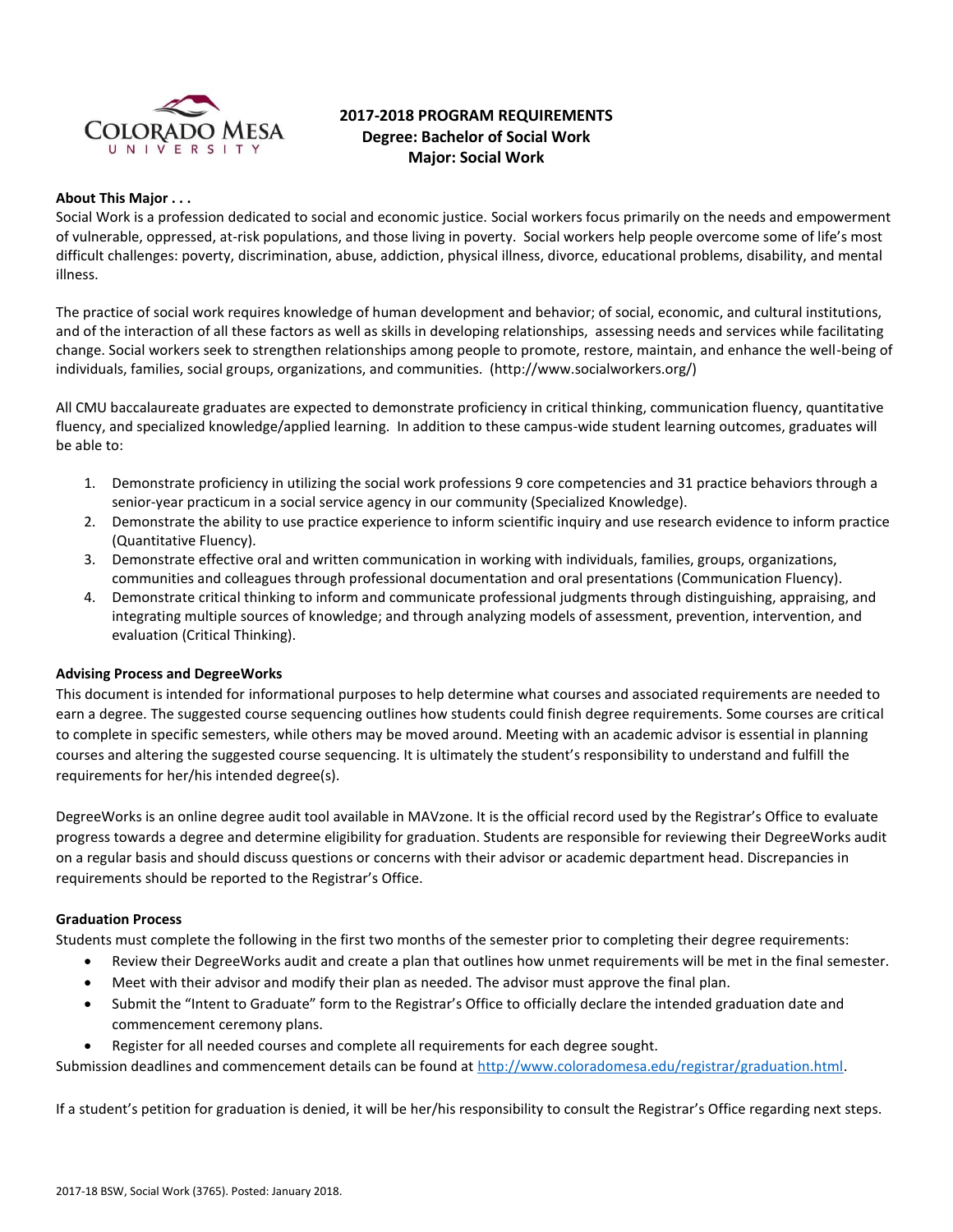# **INSTITUTIONAL DEGREE REQUIREMENTS**

The following institutional degree requirements apply to all CMU baccalaureate degrees. Specific programs may have different requirements that must be met in addition to institutional requirements.

- 120 semester hours minimum.
- Students must complete a minimum of 30 of the last 60 hours of credit at CMU, with at least 15 semester hours in major discipline courses numbered 300 or higher.
- 40 upper-division credits (an alternative credit limit applies to the Bachelor of Applied Science degree).
- 2.00 cumulative GPA or higher in all CMU coursework.
- A course may only be used to fulfill one requirement for each degree/certificate.
- No more than six semester hours of independent study courses can be used toward the degree.
- Non-traditional credit, such as advanced placement, credit by examination, credit for prior learning, cooperative education and internships, cannot exceed 30 semester credit hours for a baccalaureate degree; A maximum of 15 of the 30 credits may be for cooperative education, internships, and practica.
- Pre-collegiate courses (usually numbered below 100) cannot be used for graduation.
- Capstone exit assessment/projects (e.g., Major Field Achievement Test) requirements are identified under Program-Specific Degree Requirements.
- The Catalog Year determines which program sheet and degree requirements a student must fulfill in order to graduate. Visit with your advisor or academic department to determine which catalog year and program requirements you should follow.
- See "Requirements for Undergraduate Degrees and Certificates" in the catalog for a complete list of graduation requirements.

# **PROGRAM-SPECIFIC DEGREE REQUIREMENTS**

- 2.50 cumulative GPA or higher in coursework toward the major content area.
- To graduate with a major in social work, a student must earn, with no more than two attempts, at least a grade of "C" in all social work foundation and major requirements.
- Students majoring in social work must apply to get into the social work program prior to taking any of the social work core courses. Application requirements include: completion of all Essential Learning requirements, completion of the two foundation courses (maintaining a 2.0 GPA), completion of the two social work introductory courses, completion of 60+ credits (junior standing), and a formal application, essay and faculty evaluation. If accepted into the social work program, students will take the social work core courses in sequence as part of a cohort system their junior and senior years.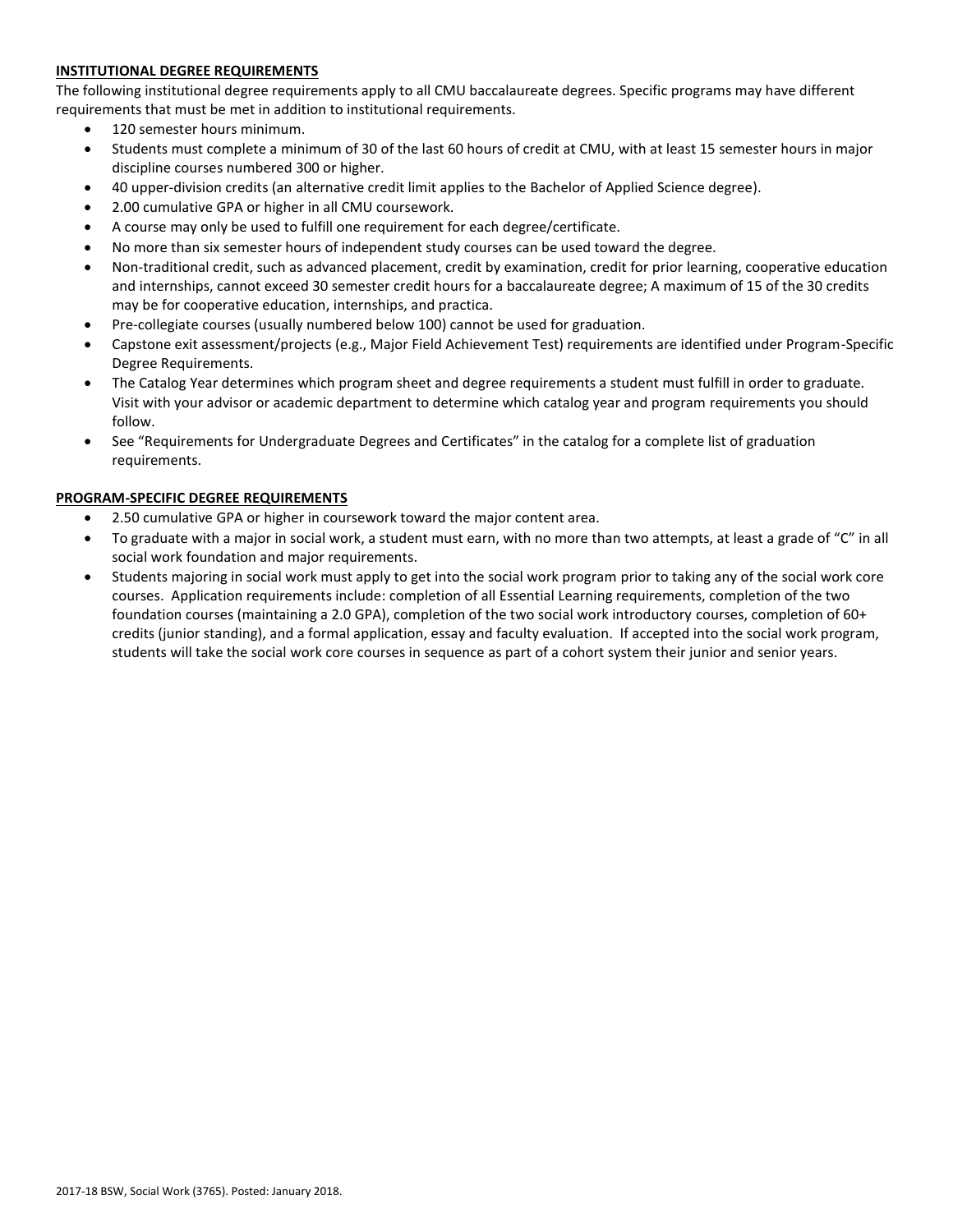## **ESSENTIAL LEARNING REQUIREMENTS** (31 semester hours)

See the current catalog for a list of courses that fulfill the requirements below. If a course is an Essential Learning option and a requirement for your major, you must use it to fulfill the major requirement and make a different selection for the Essential Learning requirement.

**English** (6 semester hours, must receive a grade of "C" or better and must be completed by the time the student has 60 semester hours.)

- ENGL 111 English Composition (3)
- ENGL 112 English Composition (3)

**Mathematics** (3 semester hours, must receive a grade of "C" or better, must be completed by the time the student has 60 semester hours.)

MATH 110 - College Mathematics (3) or higher

#### **Humanities** (3 semester hours)

 $\Box$  Select one Humanities course (3)

## **Social and Behavioral Sciences** (6 semester hours)

- $\Box$  Select one Social and Behavioral Sciences course (3)
- $\square$  Select one Social and Behavioral Sciences course (3)

## **Natural Sciences** (7 semester hours, one course must include a lab)

- $\square$  Select one Natural Sciences course (3)
- $\Box$  Select one Natural Sciences course with a lab (4)

## **History** (3 semester hours)

 $\Box$  Select one History course (3)

## **Fine Arts** (3 semester hours)

 $\Box$  Select one Fine Arts course (3)

# **OTHER LOWER-DIVISION REQUIREMENTS**

**Wellness Requirement** (2 semester hours)

- $\Box$  KINE 100 Health and Wellness (1)
- $\Box$  Select one Activity course (1)

# **Essential Learning Capstone** (4 semester hours)

Essential Learning Capstone must be taken after completion of the Essential Learning English and Mathematics requirements, and when a student has earned between 45 and 75 hours.

- ESSL 290 Maverick Milestone (3)
- $\square$  ESSL 200 Essential Speech (1)

**FOUNDATION COURSES** (12 semester hours, must earn a "C" or better in each course.)

- $\Box$  PSYC 150 General Psychology (3)
- $\Box$  PSYC 233 Human Growth and Development (3)

Two consecutive classes in the same foreign language (6 semester hours). FLAS 114 & 115 will NOT fulfill this requirement.

 \_\_\_\_\_\_\_\_\_\_\_\_\_\_\_\_\_\_\_\_\_\_\_\_\_\_\_\_\_\_\_\_\_\_\_\_\_\_\_\_\_\_\_\_\_\_\_\_\_\_\_\_\_\_\_\_\_\_\_\_  $\Box$   $\underline{\hspace{1cm}}$   $\underline{\hspace{1cm}}$   $\underline{\hspace{1cm}}$   $\underline{\hspace{1cm}}$   $\overline{\hspace{1cm}}$   $\overline{\hspace{1cm}}$   $\overline{\hspace{1cm}}$   $\overline{\hspace{1cm}}$   $\overline{\hspace{1cm}}$   $\overline{\hspace{1cm}}$   $\overline{\hspace{1cm}}$   $\overline{\hspace{1cm}}$   $\overline{\hspace{1cm}}$   $\overline{\hspace{1cm}}$   $\overline{\hspace{1cm}}$   $\overline{\hspace{1cm}}$   $\overline{\hspace{1$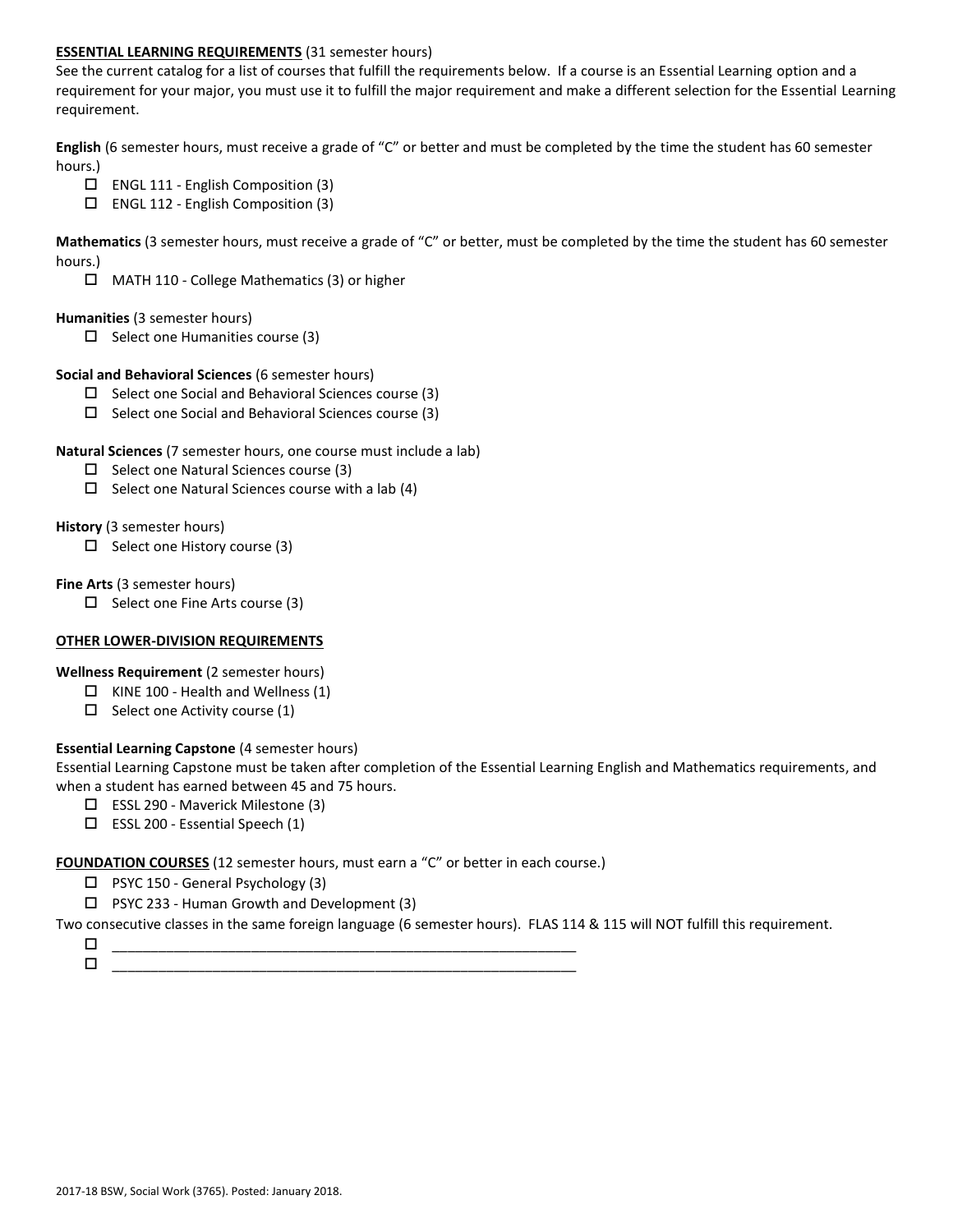# **BSW, SOCIAL WORK REQUIREMENTS** (48 semester hours, must earn a "C" or better in each course)

# **Social Work Introductory Classes** (6 semester hours)

- $\Box$  SOWK 150 Introduction to Social Work (3)
- $\square$  SOWK 210 Social Work for Diverse Populations (3)

**Social Work Core Courses: Junior Year** (15 semester hours)

- $\square$  SOWK 311 Ethical Issues in Social Work (3)
- SOWK 320 Social Work Practices in Mental Health (3)
- $\square$  SOWK 365 Social Work Intervention Methods I (3)
- $\square$  SOWK 375 Social Work Intervention Methods II (3)
- □ SOWK 387 Social Work Research Methods (3)

**Social Work Core Courses: Senior Year** (18 semester hours)

- SOWK 385 Social Work Intervention Methods III (3)
- $\square$  SOWK 394 Social Work Practicum Seminar I (1)
- □ SOWK 397 Social Work Practicum I (5)
- $\Box$  SOWK 460 Social Welfare Policy (3)
- $\square$  SOWK 494 Social Work Practicum Seminar II (1)
- SOWK 497 Social Work Practicum II (5)

## **Social Work Restricted Electives** (9 semester hours)

Select three of the following courses:

| SOWK 301 - Child Welfare (3)                |  |  |  |
|---------------------------------------------|--|--|--|
| SOWK 308 - Medical Social Work (3)          |  |  |  |
| SOWK 344 - School Social Work (3)           |  |  |  |
| SOWK 350 - Legal Aspects of Social Work (3) |  |  |  |
| SOWK 377 - Spirituality and Social Work (3) |  |  |  |
| SOWK 381 - Gerontology and Social Work (3)  |  |  |  |
| SOWK 396 - Topics (3)                       |  |  |  |
| SOWK 491 - Directed Readings (3)            |  |  |  |
| П                                           |  |  |  |
| п                                           |  |  |  |
|                                             |  |  |  |

**GENERAL ELECTIVES** (All college level courses appearing on your final transcript, not listed above that will bring your total semester hours to 120 hours. 23 semester hours)

|   | <b>O</b> ___________________________ |  |
|---|--------------------------------------|--|
|   |                                      |  |
|   |                                      |  |
| п |                                      |  |

# **Recommended General Electives:**

STAT 200 - Probability and Statistics (3) or STAT 215 - Statistics for Social and Behavioral Sciences (4) CRMJ 201 - Introduction to Criminal Justice (3) CRMJ 311 - Victimology (3) CRMJ 325 - Juvenile Justice and Delinquency (3) CRMJ 330 - Domestic Violence (3)

PSYC 330 - Psychology of Adolescence and Emerging Adulthood (3)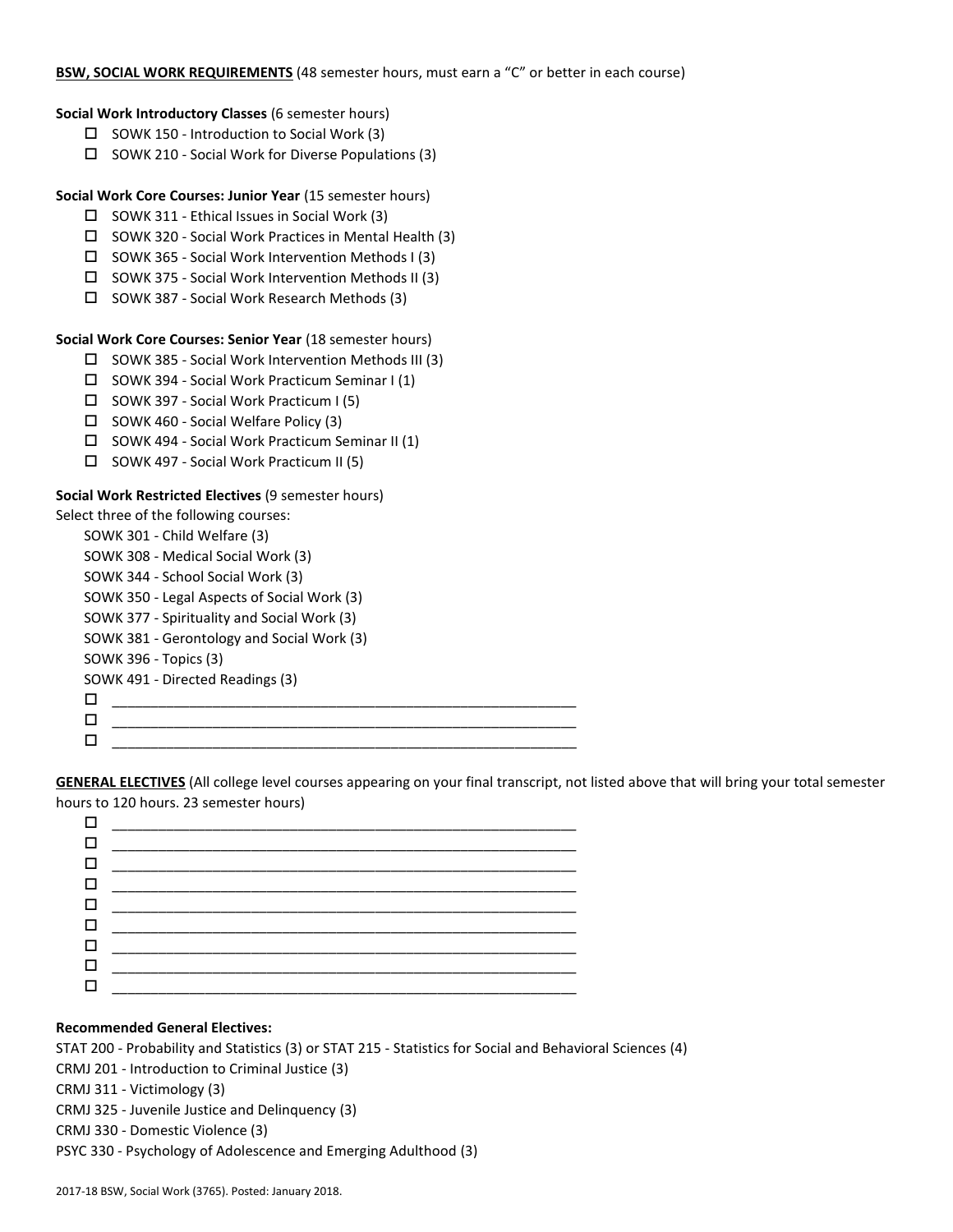PSYC 335 - Psychology of Women (3)

- PSYC 340 Abnormal Psychology (3)
- PSYC 410 Drugs and Human Behavior (3)
- PSYP 305 Suicide Intervention Training (ASIST) (1)
- SOCI 101 Introduction to Lesbian, Gay, Bisexual, and Transgender Studies (3)
- SOCO 264 Social Problems (3)
- SOCO 310 Sociology of Religion (3)
- SOCO 316 Social Inequality (3)
- SOCO 320 Life Course Sociology (3)
- SOCO 325 Racial and Ethnic Relations (3)